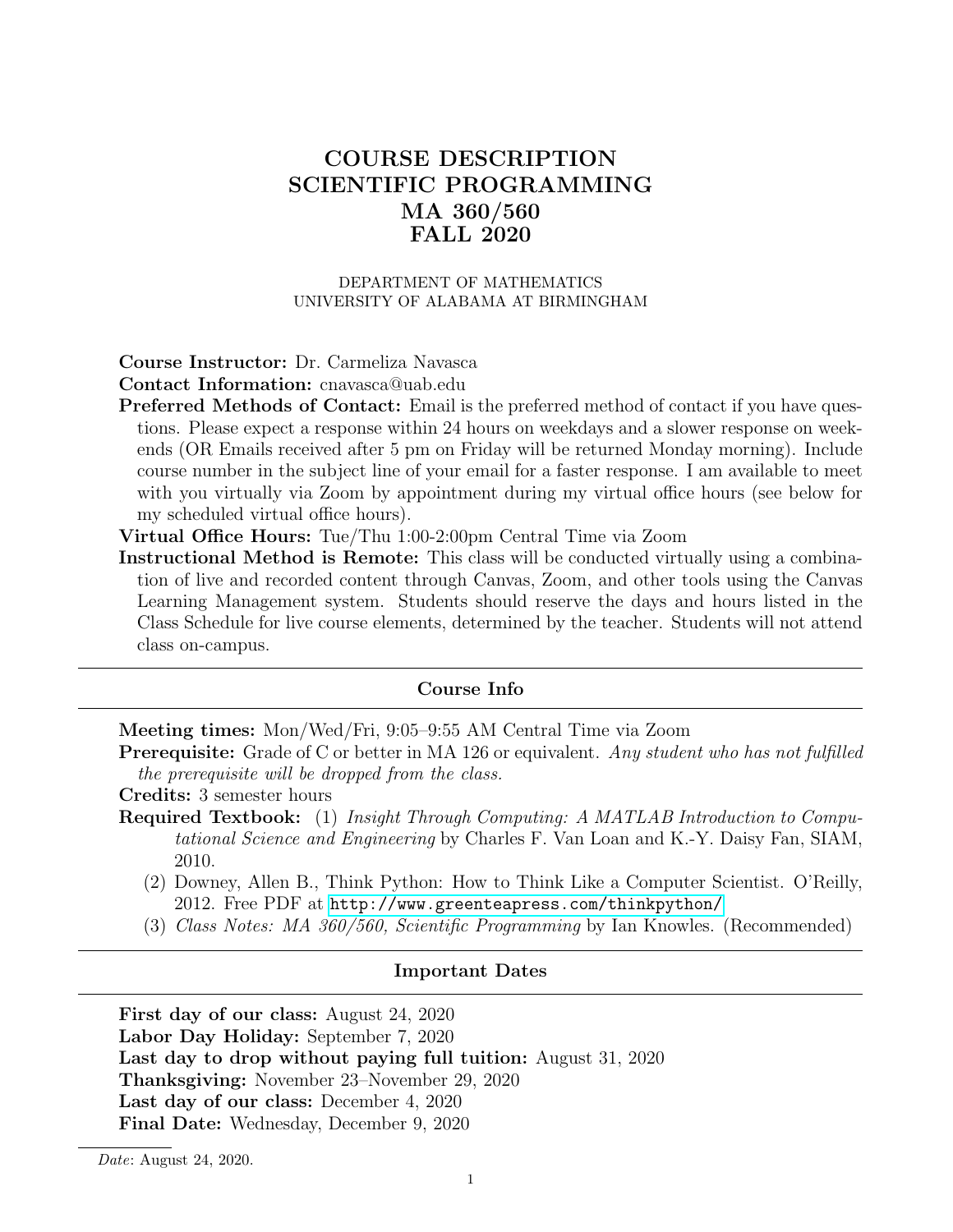### Course Policies

- Please make sure that you are able to receive e-mail through your Blazer-ID account. Official course announcements may be sent to that address.
- If your are contacted by the Early Alert Program, you should consider taking advantage of the services it offers.
- If you wish to request a disability accommodation please contact DSS at 934-4205 or at dss@uab.edu. See below for COVID-19 Temporary Adjustments.

#### Course Description

Programming and problem solving using Matlab and Python. Emphasizes the systematic development of algorithms and programs. Topics include iteration, functions, arrays, Matlab graphics, image processing and robotics. Assignments and projects are designed to give the students a computational sense through complexity, dimension, inexact arithmetic, randomness, simulation and the role of approximation.

#### Objectives of the Course

Upon successful completion of the course, a student

- (1) develops and implements algorithms from a mathematical given problem;
- (2) develops programming skills to produce working codes;
- (3) learns the basic principles of scientific computing, i.e. algorithms and software tools for science, math and engineering problems

#### Class Management via Canvas

- Homework problems will be posted in canvas (<http://www.uab.edu/online/canvas>). All other materials (class announcements, codes, grades and etc.) will be posted in canvas. Students should log in to canvas everyday.
- Homework assignments, projects and activities will only be collected on canvas.

#### Assessment Procedures

- Student achievement will be assessed by the following measures:
	- Weekly homework. Homework will be assigned on a weekly basis. There will be no extension of deadlines for any reason. Homework contributes 15% to the course average.
	- $-$  **Projects.** Each project contributes 10% to the course average. There will be six projects.
	- **Final project.** The final contributes  $25\%$  to the course average.

Grading Scheme: 15 % homeworks, 60 % projects and 25% final project

- Your course performance is your course average (including the final exam score). This is a number between 0 and 100.
- Your final grade is determined according to the following table:

| $20.11$ minut grows to accelerating a weedlating to the renew ming control |  |  |  |  |  |
|----------------------------------------------------------------------------|--|--|--|--|--|
| Course performance: $  88-100   75-87   62-74   50-61  $ below 50          |  |  |  |  |  |
| Final Grade:                                                               |  |  |  |  |  |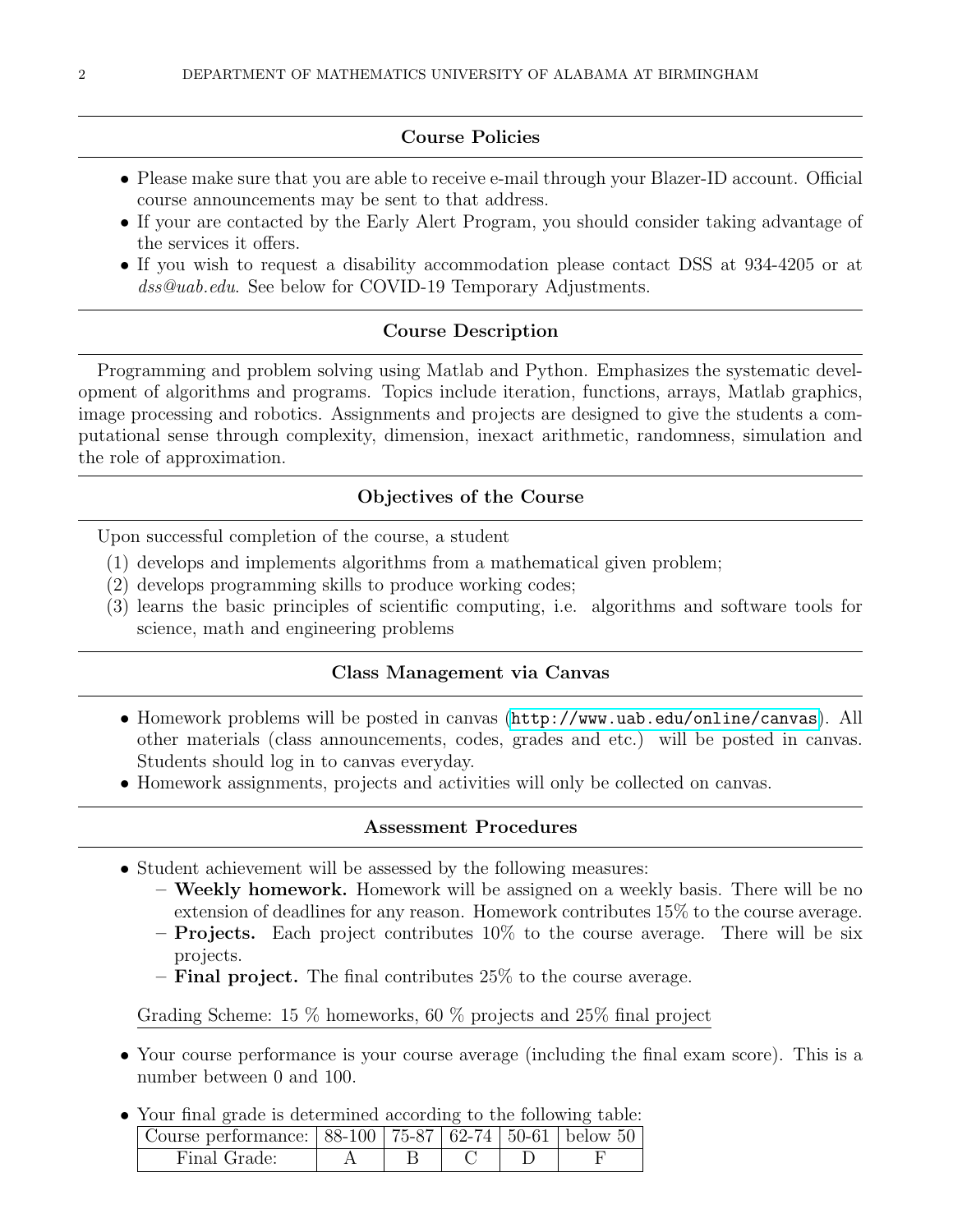Where the university can, it is providing a Pass/Fail option in case there are circumstances and/or challenges students are encountering related to the ongoing pandemic that might make a Pass/Fail option a better option. If students are not remaining with the default letter grade method for any of their courses, they must select the Pass/Fail grading method for each course individually. This selection is made toward the end of the semester. Once a student selects the option for a Pass/Fail grading method for a particular course, that decision is not reversible regardless of their performance on remaining assignments or final exams.

• There will be a group project or activity in this course. Please make sure to check the group project instructions page to locate your group and your group space in Canvas. In this group project activity, you will collaborate with other students to submit a report/video/ presentation. As a team, you will work together to break the project up into separate tasks and decide on the tasks or sub-tasks each member is responsible for. Be sure to leave enough time to put all the pieces together before the group assignment is due and to make sure nothing has been forgotten. At the end of the project, you will be required to fill out a group self-evaluation form to evaluate other team members contributions to the project. This peer evaluation score is worth 15% of your group project grade.

# Tips

- By working steadily and regularly, you will increase your chances to succeed in this course.
- Remember, being a full-time student is a full-time job.

# UAB Policies and Resources

• Misconduct

The University of Alabama at Birmingham expects all members of its academic community to function according to the highest ethical and professional standards. Students, faculty, and the administration of the institution must be involved to ensure this quality of academic conduct. Review the Academic Honor Code and Non-Academic Student Code of Conduct linked below.

– Academic Honor Code

(<https://www.uab.edu/students/one-stop/policies/academic-honor-code>), see below.

– Non-Academic Student Code of Conduct (<https://www.uab.edu/students/conduct/>)

• DSS Accessibility Statement

Accessible Learning: UAB is committed to providing an accessible learning experience for all students. If you are a student with a disability that qualifies under Americans with Disabilities Act (ADA) and Section 504 of the Rehabilitation Act, and you require accommodations, please contact Disability Support Services for information on accommodations, registration and procedures. Requests for reasonable accommodations involve an interactive process and consist of a collaborative effort among the student, DSS, faculty and staff. If you are registered with Disability Support Services, please contact DSS to discuss accommodations that may be necessary in this course. If you have a disability but have not contacted Disability Support Services, please call(205) 934-4205, visit (<https://www.uab.edu/students/disability/>), or their office located in Hill Student Center Suite 409.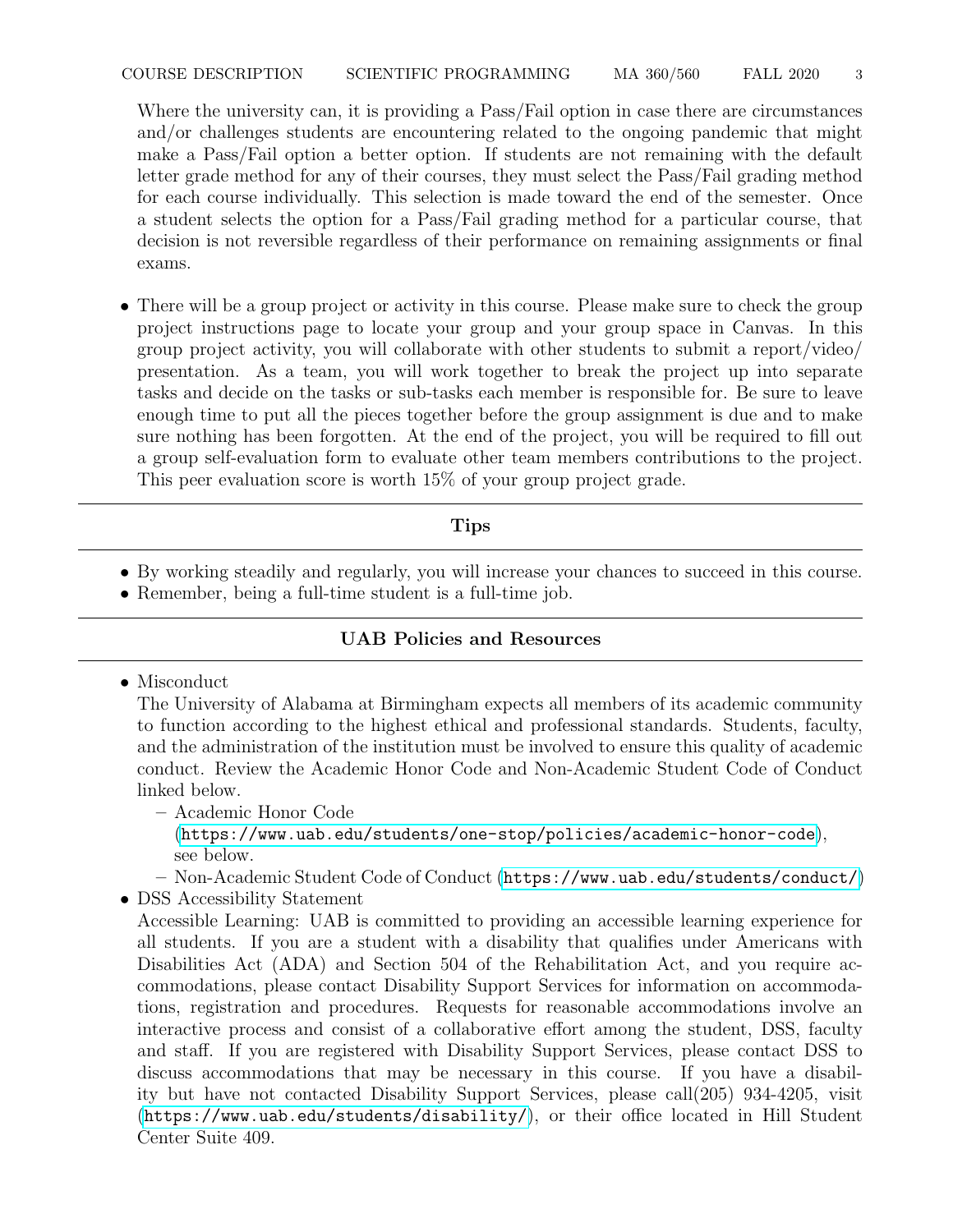COVID-19 Adjustments for Students: Attendance WILL NOT be a part of your grade in this course. [Where attendance is part of the grade: All absences for COVID-19 related illnesses will be excused.] Students concerned about their attendance as a result of COVID-19 should register with Disability Support Services. UAB Disability Support Services (DSS) has established a process for UAB students to request temporary adjustments based on the impact of COVID-19. The process is similar to the traditional DSS registration procedures for accommodations based on disability. However, these requests will be referred to as "COVID-19 Related Temporary Adjustments". On the DSS website, there is a section (next to the traditional DSS application process) titled "Request COVID-19 Temporary Adjustments" where students can read the process and click to complete an application. On the application, the student must complete an attestation and identify which of the following category(s) applies to their situation. Students will be allowed to submit documentation to support their requests.

- I am 65 or older
- My medical provider has determined that I am an individual who is considered high risk according to Centers for Disease Control and Prevention
- I care for or reside with an individual who has been determined to be high risk according to Centers for Disease Control and Prevention
- I have tested positive for COVID-19
- I am requesting adjustments for another reason Any questions regarding this process should be referred directly to dss@uab.edu. For qualifying students, DSS staff will create a Notification of Temporary Adjustment Letter (PDF format) which will be provided to students. Students will share this letter, as needed, with instructors to request adjustments.
- Title IX Statement

The University of Alabama at Birminghamis committed to providing an environment that is free from sexual misconduct, which includes gender-based assault, harassment, exploitation, dating and domestic violence, stalking, as well as discrimination based on sex, sexual orientation, gender identity, and gender expression. If you have experienced any of the aforementioned conduct we encourage you to reportthe incident.UAB provides several avenues for reporting.For more information about Title IX, policy, reporting, protections, resources and supports, please visit (<https://www.uab.edu/titleix/>)for UABs Title IX, UABs Equal Opportunity, Anti-Harassment, Duty to Report, and Non-Retaliation policies.

## Academic Honor Code

The University of Alabama at Birmingham expects all members of its academic community to function according to the highest ethical and professional standards. Academic misconduct undermines the purpose of education. Such behavior is a serious violation of the trust that must exist among faculty and students for a university to nurture intellectual growth and development. Academic dishonesty and misconduct includes, but is not limited to, acts of abetting, cheating, plagiarism, fabrication, and misrepresentation. Candidates are expected to honor the UAB Academic Honor Code as detailed in the most current UAB Student Catalog. Please consult this resource (<https://www.uab.edu/students/one-stop/policies/academic-honor-code>) for additional information regarding the specific procedures to be undertaken when a student violates the UAB Academic Honor Code.

# Non-harassment, Hostile Work/Class Environment